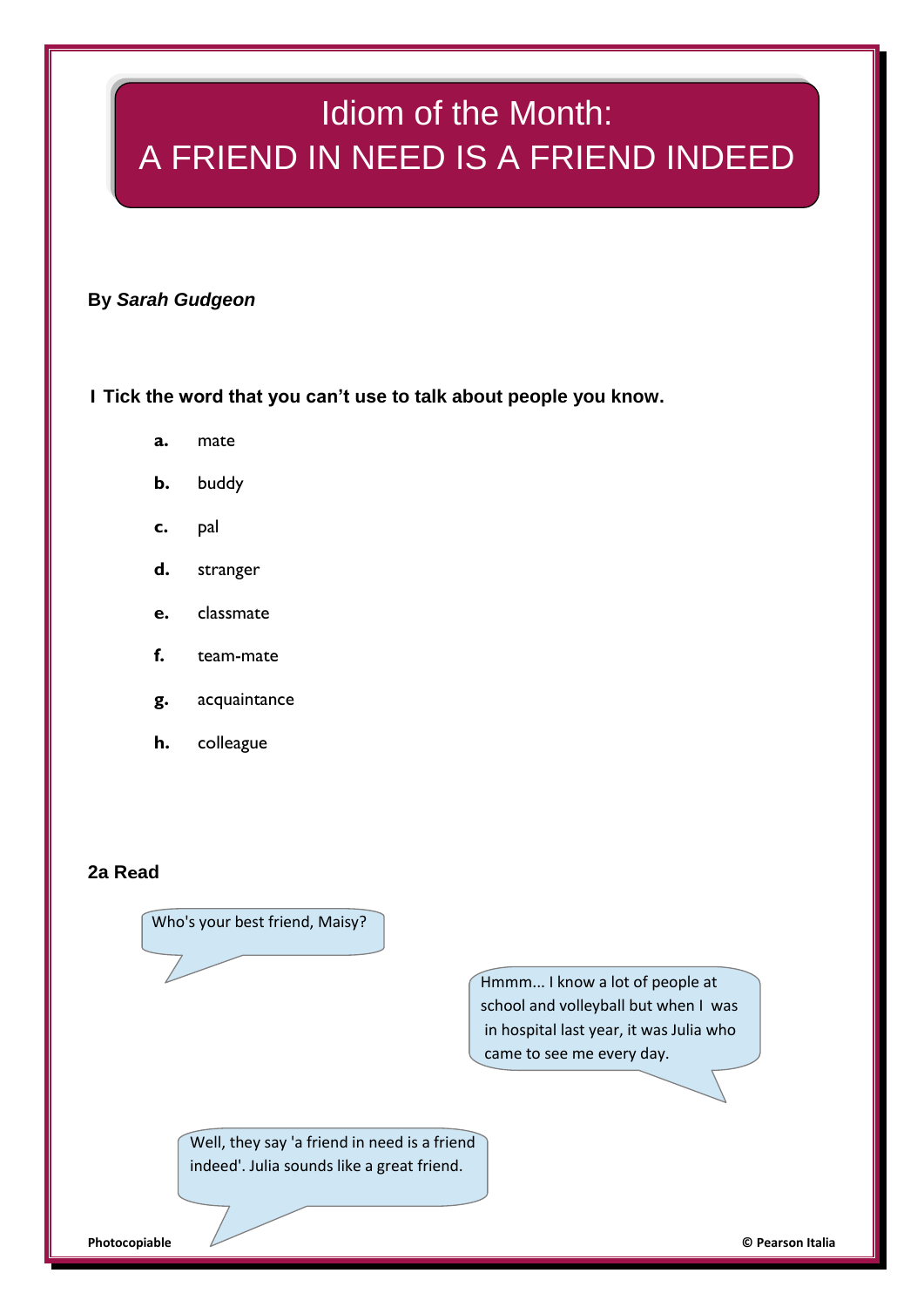## **2b Complete**

A friend who helps you when you need them is a true friend. It is easy to be someone's friend when they don't have any problems but

## **3 Read these friendship idioms and match each one to the correct meaning.**

- **a.** Max is such **a fair-weather friend**. He comes to all your parties but he's never here to help when there's a problem that needs fixing.
- **b.** Jenny's dad has got **friends in high places**. He can get her into the VIP event for free. I wonder if he can get me in too.
- **c.** Maggie was Kate's best friend but she still stole her boyfriend. And she knew how in love Kate was with Patrick. **With friends like that, who needs enemies**?
- **d.** Rosy and Anita are **bosom buddies** they met at nursery school. They have been friends for over fifteen years and share all their secrets.
- **e.** Jonathan and Lucy were **fast friends**, no-once could separate them until Frankie came along.
- **f. There's no love lost between** Sam and Mike; they won't even play in the same football team at school. They must really dislike each other!
- **1.** best friends, no other people or situation could make them argue
- **2.** not a true friend
- **3.** very close friends who tell each-other everything.
- **4.** they don't like each-other at all
- **5.** he / she is a terrible friend, in fact more like an enemy
- **6.** important friends with great influence and power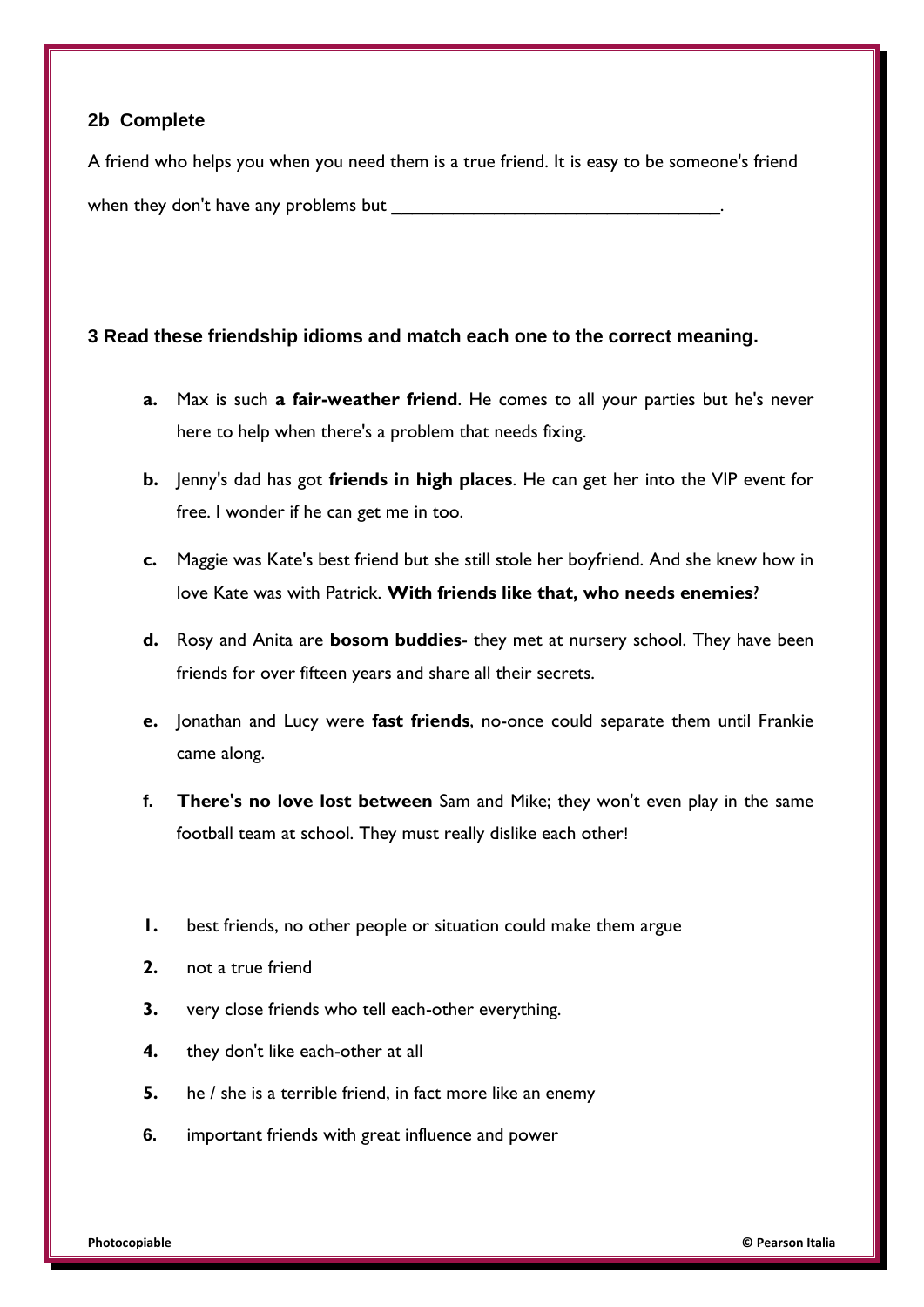## **4 Complete the sentences with one of the friendship idioms in exercise 3.**

- **1.** A Lily and Emma were \_\_\_\_\_\_\_\_\_\_\_\_\_\_ but Lily told everyone Emma's secret. They don't speak anymore.
- **2.** Mark and Jacob fight all the time at school. There is \_\_\_\_\_\_\_\_\_\_\_\_\_\_\_\_\_\_\_\_\_\_
- **3.** Janet was always with Ruth but when Ruth got sick, she never visited her. What a
- **4.** Francesca's friends laughed at her new haircut. With \_\_\_\_\_\_\_\_\_\_\_\_\_\_\_\_\_\_\_\_\_\_\_
- **5.** Steven's mum has got \_\_\_\_\_\_\_\_\_\_\_\_\_\_\_\_\_\_\_\_ and Steven has got a summer job at Westminster.
- **6.** Everyone thought Flora and Gemma were \_\_\_\_\_\_\_\_\_\_\_\_\_\_ but one day they had a big fight in science class and now they don't speak to each other.

#### **5 Complete this sentence about yourself.**

\_\_\_\_\_\_\_\_\_\_\_\_\_\_\_\_\_\_

My bosom buddy is \_\_\_\_\_\_\_\_\_\_\_\_\_\_\_\_\_\_\_ because \_\_\_\_\_\_\_\_\_\_\_\_\_\_\_\_\_\_\_\_\_\_.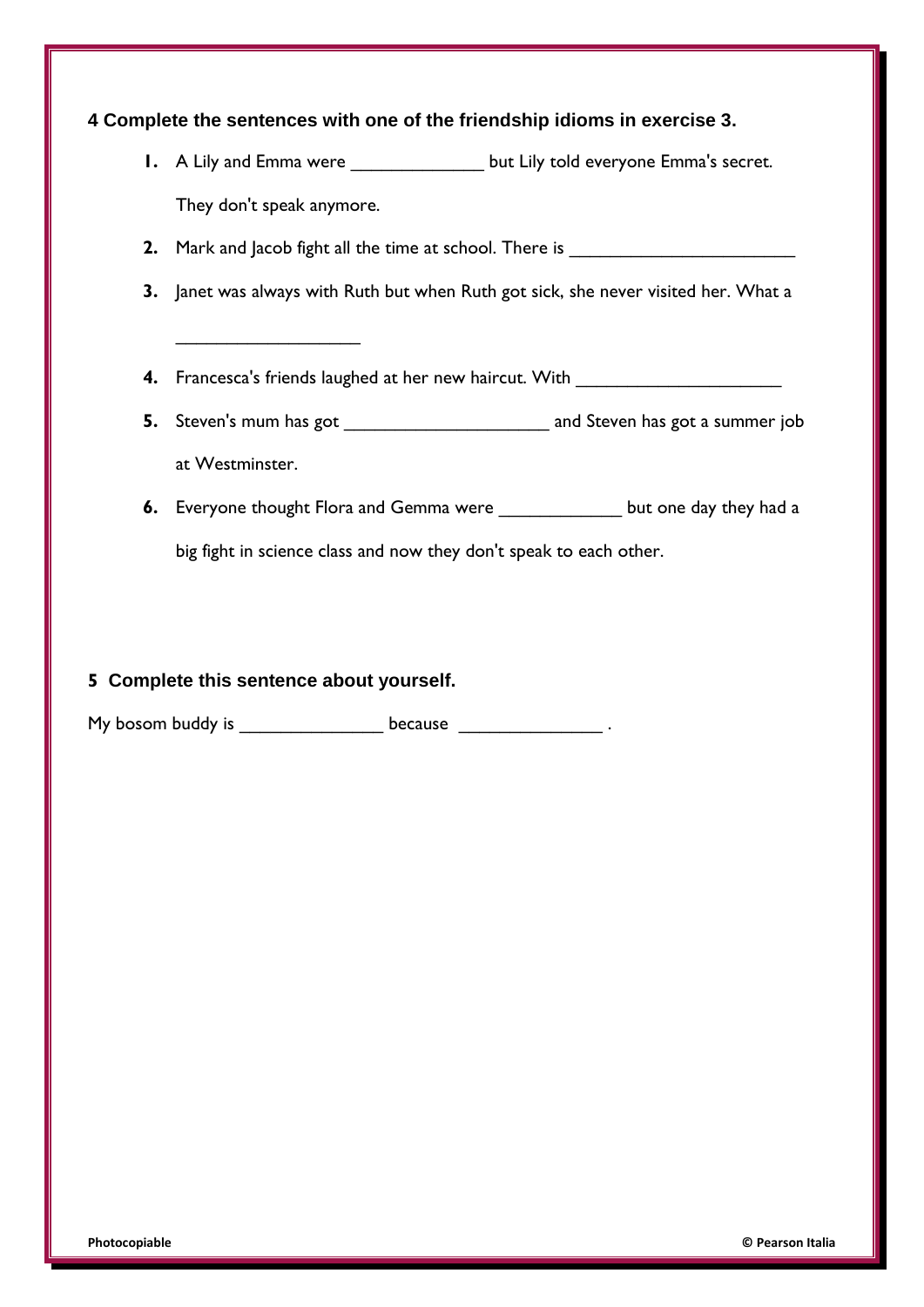## Answer Key

## **By** *Sarah Gudgeon*

## **1 Tick the word**

You can use mate, buddy, pal, classmate, team-mate, acquaintance, neighbour, colleague**.**

#### **2b Complete**

A friend who helps you when you need them is a true friend. It is easy to be someone's friend when they don't have any problems **but a friend in need is a friend indeed**.

**3 Read these friendship idioms and match each one to the correct meaning.**

- **a.** 2
- **b.** 6
- **c.** 5
- **d.** 3
- **e.** 1
- **f.** 4